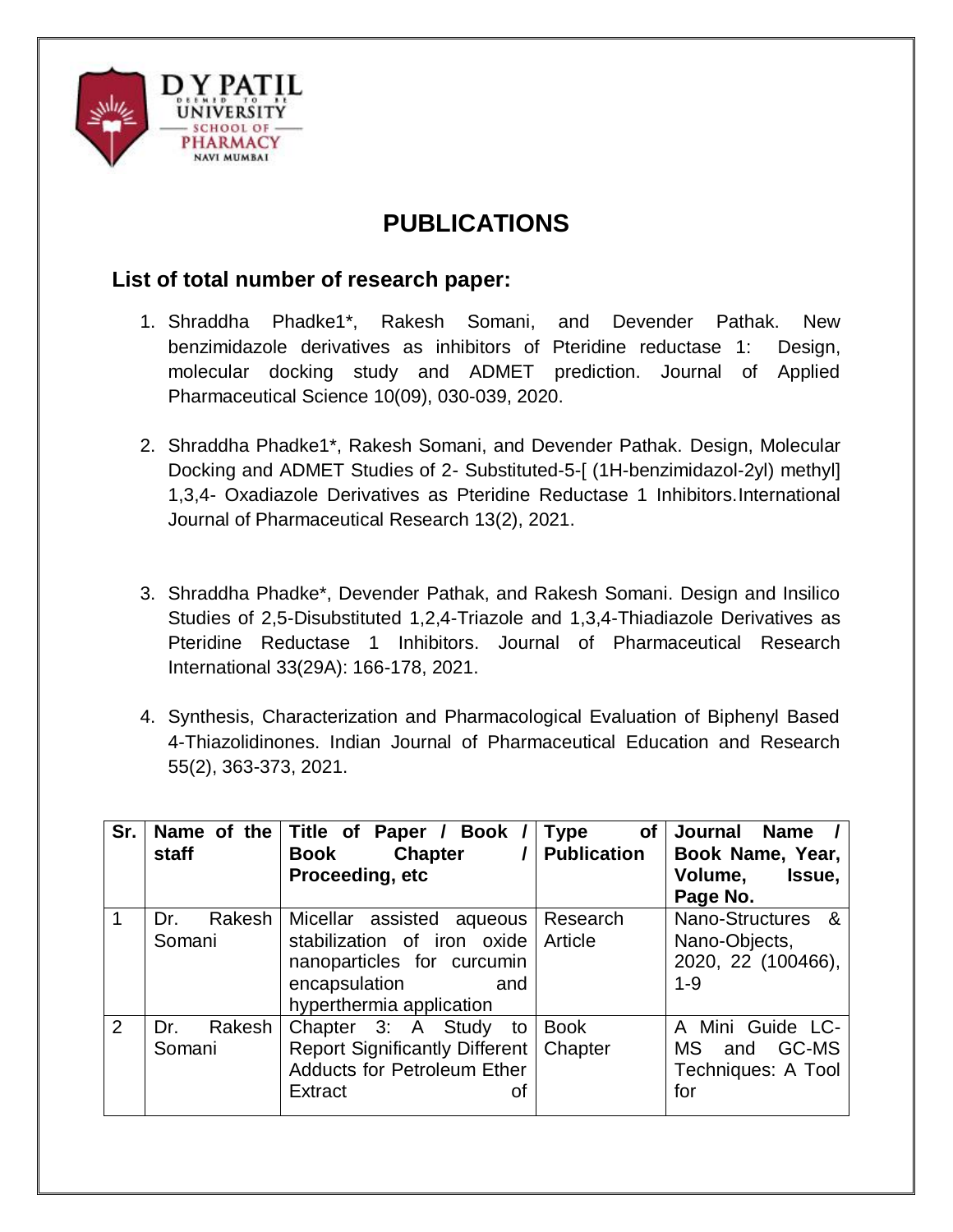|                |                         | Tabernaemontanadivaricata<br>by Atmospheric Pressure<br>Chemical and Electrospray<br><b>Ionization Methods</b>                                                                                                                             |                        | Phytoconstituents<br>Evaluation of Plant<br>Extracts,<br>1st<br><b>Book</b><br>Edition,<br>Publisher<br>UK,<br>International,<br>2020, pp 18-38                                                                               |
|----------------|-------------------------|--------------------------------------------------------------------------------------------------------------------------------------------------------------------------------------------------------------------------------------------|------------------------|-------------------------------------------------------------------------------------------------------------------------------------------------------------------------------------------------------------------------------|
| 3              | Rakesh<br>Dr.<br>Somani | Gas<br>5:<br>Chapter<br>Chromatography-Mass<br>Spectroscopy Profiling<br>0f<br>Petroleum Ether Extract of<br>Tabernaemontanadivaricata<br>Leaves                                                                                           | <b>Book</b><br>Chapter | A Mini Guide LC-<br>GC-MS<br><b>MS</b><br>and<br>Techniques: A Tool<br>for<br>Phytoconstituents<br>Evaluation of Plant<br>Extracts,<br>1st<br>Edition,<br><b>Book</b><br>Publisher<br>International,<br>UK,<br>2020, pp 47-63 |
| $\overline{4}$ | Mr.<br>PratipChaskar    | Chapter 3: A Study<br>to<br><b>Report Significantly Different</b><br><b>Adducts for Petroleum Ether</b><br>Extract<br>οf<br>Tabernaemontanadivaricata<br>by Atmospheric Pressure<br>Chemical and Electrospray<br><b>Ionization Methods</b> | <b>Book</b><br>Chapter | A Mini Guide LC-<br>MS<br>and<br>GC-MS<br>Techniques: A Tool<br>for<br>Phytoconstituents<br>Evaluation of Plant<br>1st<br>Extracts,<br><b>Book</b><br>Edition,<br>Publisher<br>UK,<br>International,<br>2020, pp 18-38        |
| 5              | Mr.<br>PratipChaskar    | 5:<br>Gas<br>Chapter<br>Chromatography-Mass<br>of<br>Spectroscopy Profiling<br>Petroleum Ether Extract of<br>Tabernaemontanadivaricata<br>Leaves                                                                                           | <b>Book</b><br>Chapter | A Mini Guide LC-<br>and<br>GC-MS<br><b>MS</b><br>Techniques: A Tool<br>for<br>Phytoconstituents<br>Evaluation of Plant<br>1st<br>Extracts,<br>Edition,<br><b>Book</b><br>Publisher<br>UK,<br>International,<br>2020, pp 47-63 |